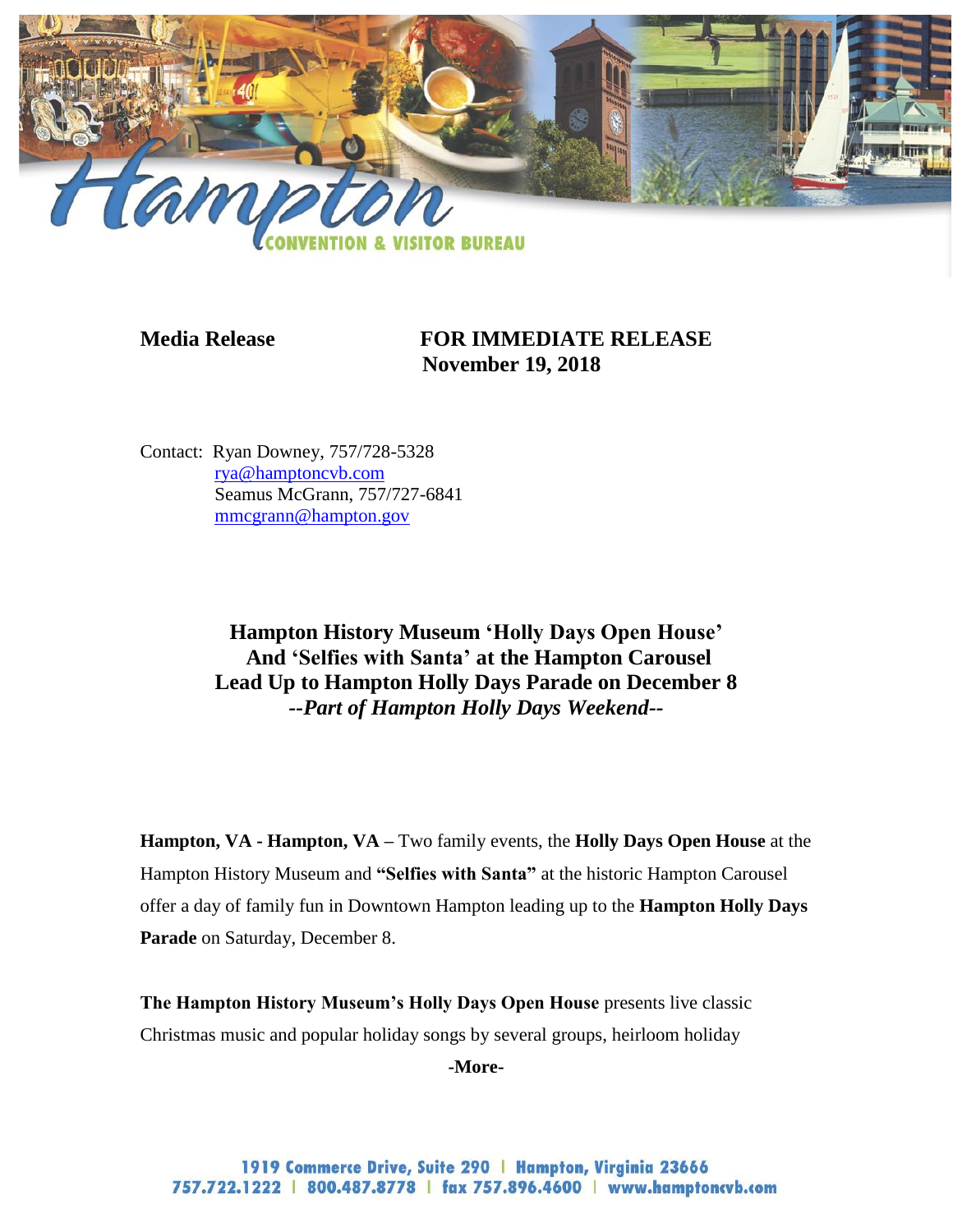ornament making, face painting, train displays, retro toys, indoor and outdoor games, gallery tours, and much more on Saturday, December 8, 10:00 a.m. to 4:00 p.m. **Admission to the Hampton History Museum is free all day, 10:00 a.m.-5:00 p.m.** Snap free **"Selfies with Santa"** at the Hampton Carousel 1:00 p.m. to 6:00 p.m. The **Hampton Holly Days Parade** steps off at 7:00 p.m. on Settlers Landing Road.

**Holly Days Open House Hampton History Museum Saturday, December 8 10:00 a.m. – 4:00 p.m. Free and open to the public**

## **Entertainment**

Entertainment will be featured throughout the day: uplifting holiday songs from **New Sound Alliance** from 10:30 a.m. - 11:30 a.m.; timeless Christmas music from **Libertylive.church** from 12:00 p.m. - 2:30 pm, and acoustic arrangements of seasonal favorites by **Louis Vangieri - LCV PROJECT**, 2:30 p.m. - 4 p.m.

## **Live Music Schedule**

| 10:30 $a.m. -11:30$ $a.m.$ New Sound Alliance |                                                                                     |
|-----------------------------------------------|-------------------------------------------------------------------------------------|
|                                               | 12:00 p.m. -1:00 p.m. Libertylive.church Carolors                                   |
|                                               | <b>1:00 p.m. -2:30 p.m.</b> Libertylive.church Brass & Libertylive.church Woodwinds |
|                                               | 2:30 p.m. - 4:00 p.m. Louis Vangieri - LCV PROJECT                                  |

#### **Heirloom Ornament Making**

Visitors can make new memories creating different types of heirloom ornaments that family and friends will cherish for years to come, such as cloth angels, God's Eye Ornaments and Tin-Punch Plate Ornaments.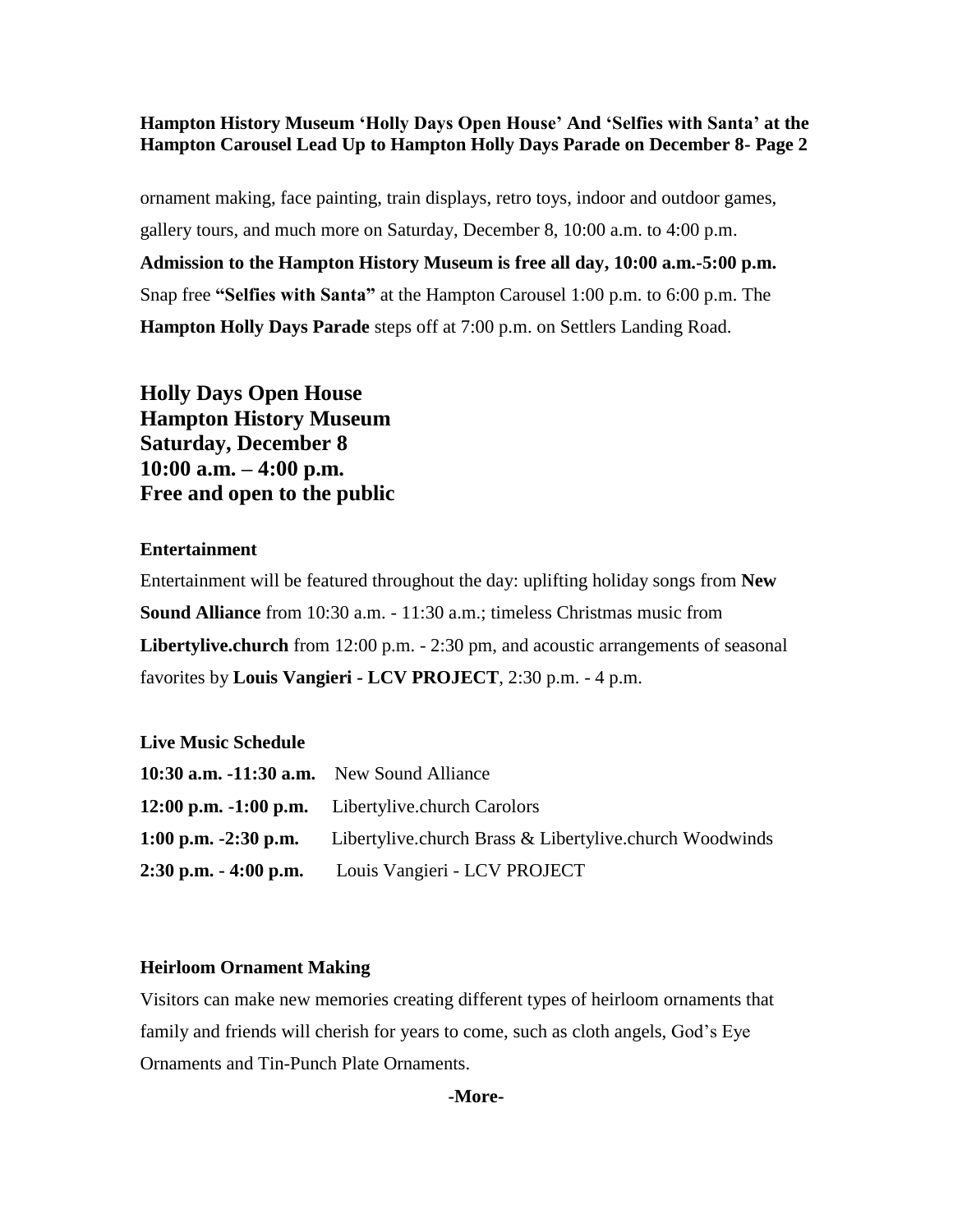## **Train Displays**

A train display created by the **Peninsula Model Railroad Club** will dominate the museum's Great Hall. This nostalgic display features several N-scale trains running simultaneously through city, farm, countryside and other interesting scenes. In addition, railroad enthusiast **Dave Shuster** is bringing a large layout of the Polar Express, complete with Santa's Village, along with an O-gauge scenic display, and toy wooden trains to play with.

## **Face painting**

Artists from **[Smile My Party](https://www.facebook.com/amileofsmilesValDAISY/)** will offer free face painting courtesy of the Hampton History Museum from 11:30 a.m. - 2:30 p.m., and at the Hampton Carousel from 1:00 p.m. -4:00 p.m. during "Selfies with Santa" taking place from 1:00 p.m. - 6:00 p.m.

## **Old-Fashioned Toys**

Children can try their hand at games, and play with reproductions of vintage toys that would have been familiar to parents and grandparents, including Rock'em Sock'em Robots, Twister, Spirograph, "Pop-o-Matic" Trouble, Bozo the Clown 3-D Bob Bag, along with the ever-popular LEGOs.

## **Cookies and Hot Chocolate**

Free cookies and hot chocolate will be offered by Libertylive.church while supplies last.

# **Selfies with Santa at the Hampton Carousel 602 Settlers Landing Road Saturday, December 8, 1:00 p.m. - 6:00 pm**

Festively decorated for the season, the historic Hampton Carousel welcomes youngsters of all ages to share their holiday wishes and snap "Selfies with Santa." A second face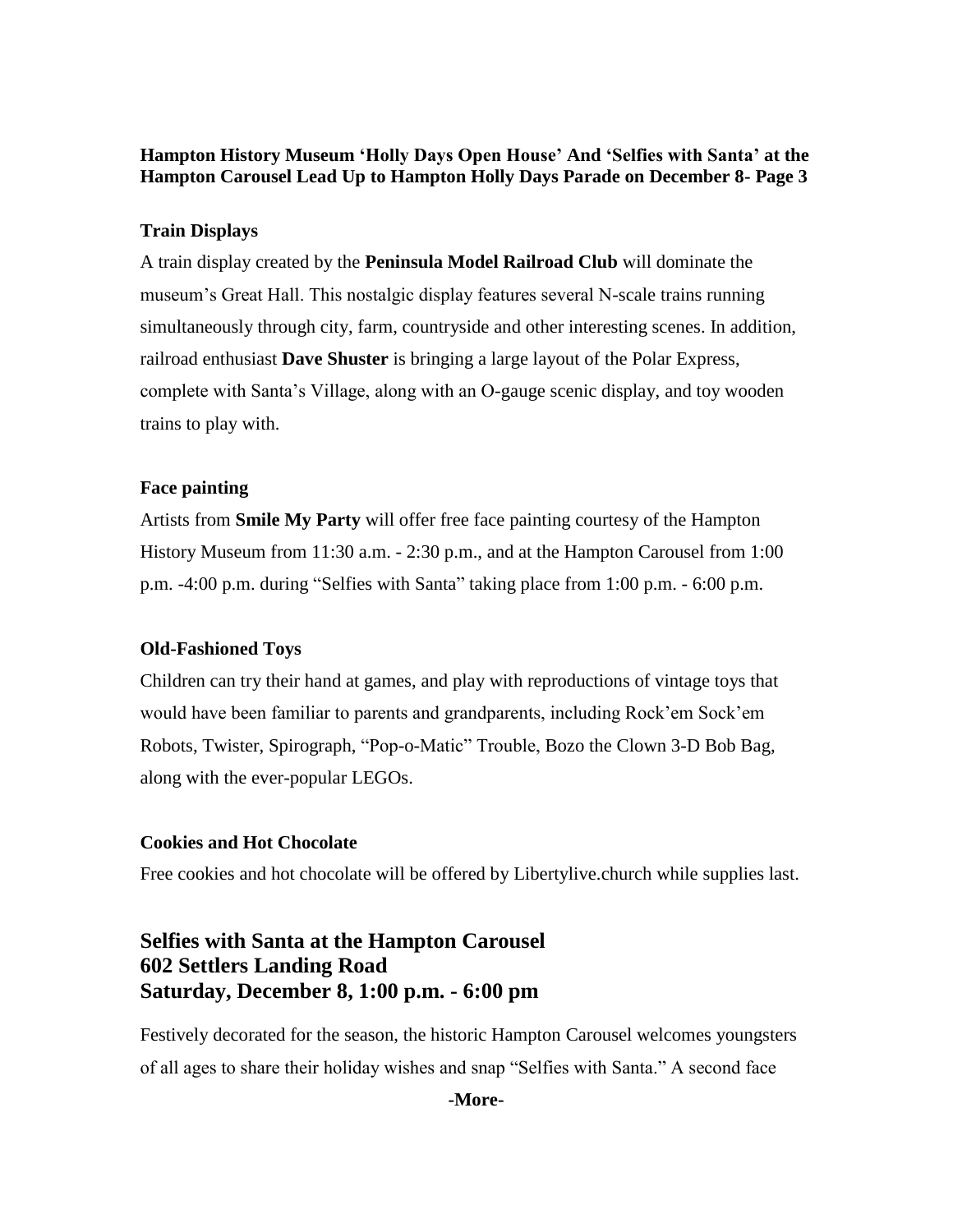painting station will be set up at the carousel (1-4 pm). Admission to the carousel, "Selfies with Santa" and face painting are free. Tickets to ride the carousel are \$1. The **Hampton Holly Days Parade** steps off at 7:00 p.m. on Settlers Landing Road.

# **Free Museum Admission**

Visitors can tour over 400 years of the city's past, from Native American habitation to the 20<sup>th</sup> Century in the Hampton History Galleries, explore artifacts of early settlement, learn the city's role in the American Revolution, War of 1812 and Civil War, and view displays such as "**1619: Arrival of the First Africans**" commemorating the 1619 arrival of the first Africans in English North America nearly 400 years ago, "**When the Computer Wore a Skirt: NASA's Human Computers**" that tells the story behind the hit film and best-selling book *Hidden Figures*, along with "**NASA: Hampton Takes Flight**" which chronicles a century of contributions to aeronautics and space exploration made at the NASA Langley Research Center and its integral role in the Hampton community.

Also on display on the museum's second floor is "**Civil War Journey: The Maps and Sketches of Private Robert Sneden,**" a touring exhibition organized by the Virginia Museum of History & Culture. Eyewitness accounts and images from the Civil War memoir of Union soldier, cartographer, and Confederate prisoner of war Robert Knox Sneden are showcased in an exhibition of 45 watercolor maps and drawings with views of battles, battlefields and military life that provide a unique and mesmerizing perspective on the Civil War.

The Hampton History Museum is located at 120 Old Hampton Lane in **Downtown Hampton**. There is plenty of free parking in the garage across the street from the museum. For more information call 757/727-1102.